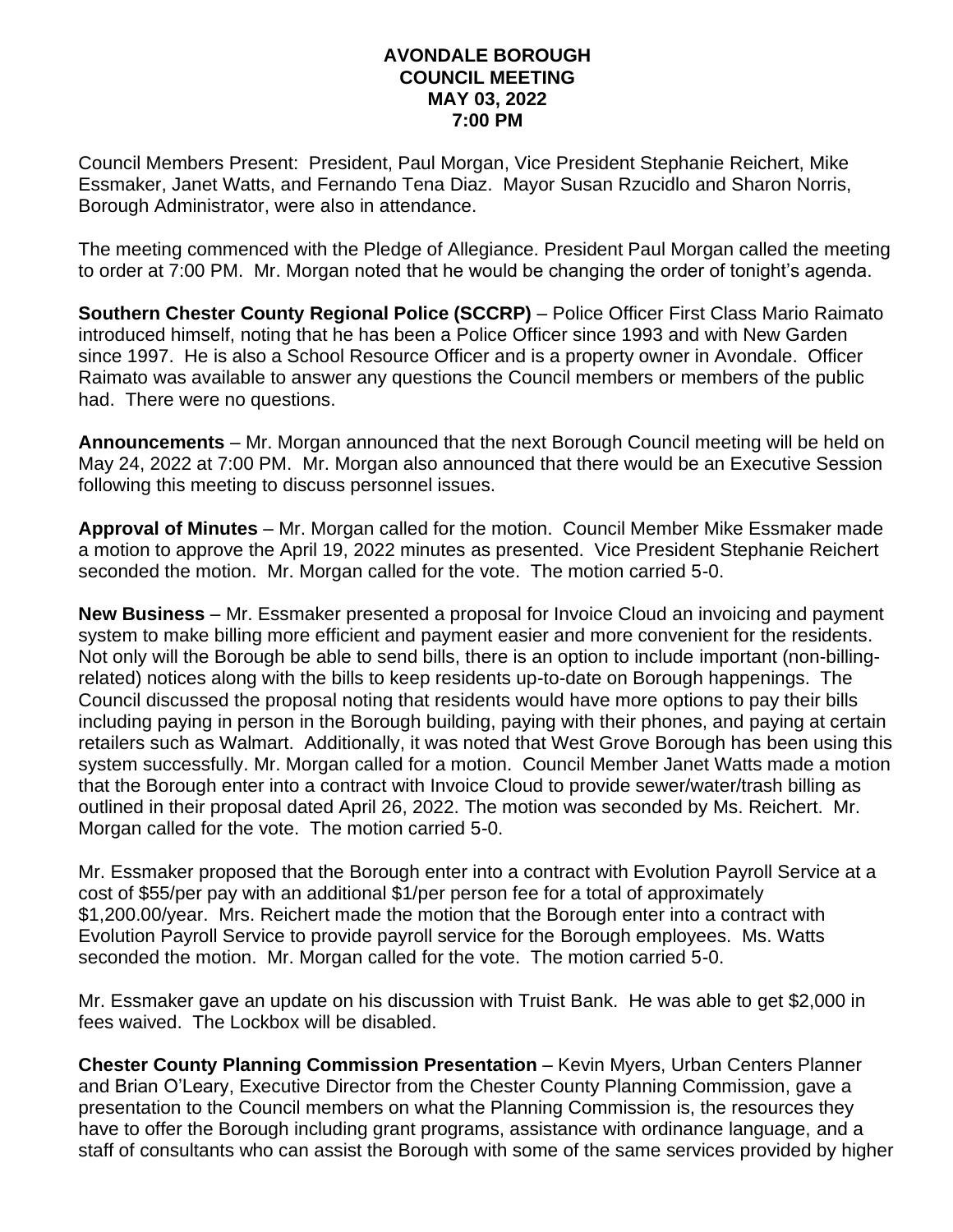priced consultants. The Council Members asked questions of the Planning Commission members and expressed their appreciation for this thorough presentation. The Council plans on making the most of the services the CCPC has to offer.

**Consideration of Resolution 2022-06 in support of SCCEMS Grant Application** – Ms. Watts summarized the duties of Medic-94 and the Council members briefly discussed the resolution. Mr. Essmaker made a motion that the Borough Council adopt Resolution 2022-06 in support of Southern Chester County Emergency Medical Services' (Medic-94) American Recovery Plan grant application to receive grant funds to assist with the establishment of a permanent southern Chester County emergency operations center to house Medic 94 at a central location in Penn Township. Ms. Reichert seconded the motion. Mr. Morgan called for the vote. The motion carried 5-0.

**Old Business** – Ms. Watts asked about continuing the practice of allowing the Avondale Fire Company (AFC) to store their snow plow in the Borough's shed, as they currently do not have space for it. Ms. Reichert made a motion that the Borough agree to store the AFC's snow plow in the Borough's equipment shed for the off season. Mr. Essmaker seconded the motion. Mr. Morgan called for the vote. The motion carried 4-0 with Ms. Watts abstaining as she is a member of the Fire Police crew.

It was announced that Andy DiFilippo, Paul Gaynor and Dennis O'Neill would be receiving meter training on May 9<sup>th</sup>.

Ms. Reichert discussed sink holes on Indian Run Road. In discussions with Andy, he noted that these holes are caused by old pipes that are deteriorating and patching the holes will not work. Ms. Watts made a motion that the Council members authorize the Public Works Department to put down metal plates on Indian Run Road and to purchase two (2) new metal plates if necessary. Council member Fernando Tena Diaz seconded the motion. Mr. Morgan called for the vote. The motion carried 5-0. The staff will notify the Engineer to review this area and make a recommendation for a permanent fix to be discussed at a future meeting.

**Consideration of Removal of "Private Drive" sign at the Community Garden**. The Council discussed this topic noting that the Private Drive is misleading as people don't know they can continue down the road to the Community Garden. The Council voted unanimously to remove the private drive sign.

**Mayor's Report - Route 41 Conversation** – Mayor Susan Rzucidlo was contacted by a reporter about recent discussions for improvements to the Route 41 corridor. The Council and Mayor noted they are very willing to participate in the group discussions and all participants are clear that Avondale Borough does not want a traffic circle in downtown Avondale.

**Third Street Bridge** – Mayor Susan presented a plan from PennDOT to add additional warning signs and reflective markers to the Third Street Bridge. This adds an additional layer of safety for the children and all residents who travel over it. PennDOT needs the Council's approval before moving forward. Mr. Essmaker made a motion to approve the PennDOT drawing for the Third Street Bridge improvements. Mr. Tena Diaz seconded the motion. Mr. Morgan called for the vote. The motion carried 5-0.

The Mayor noted that Shane Morgan of the White Clay Creek Wild and Scenic would like 100 people from Avondale to take their survey regarding flooding.